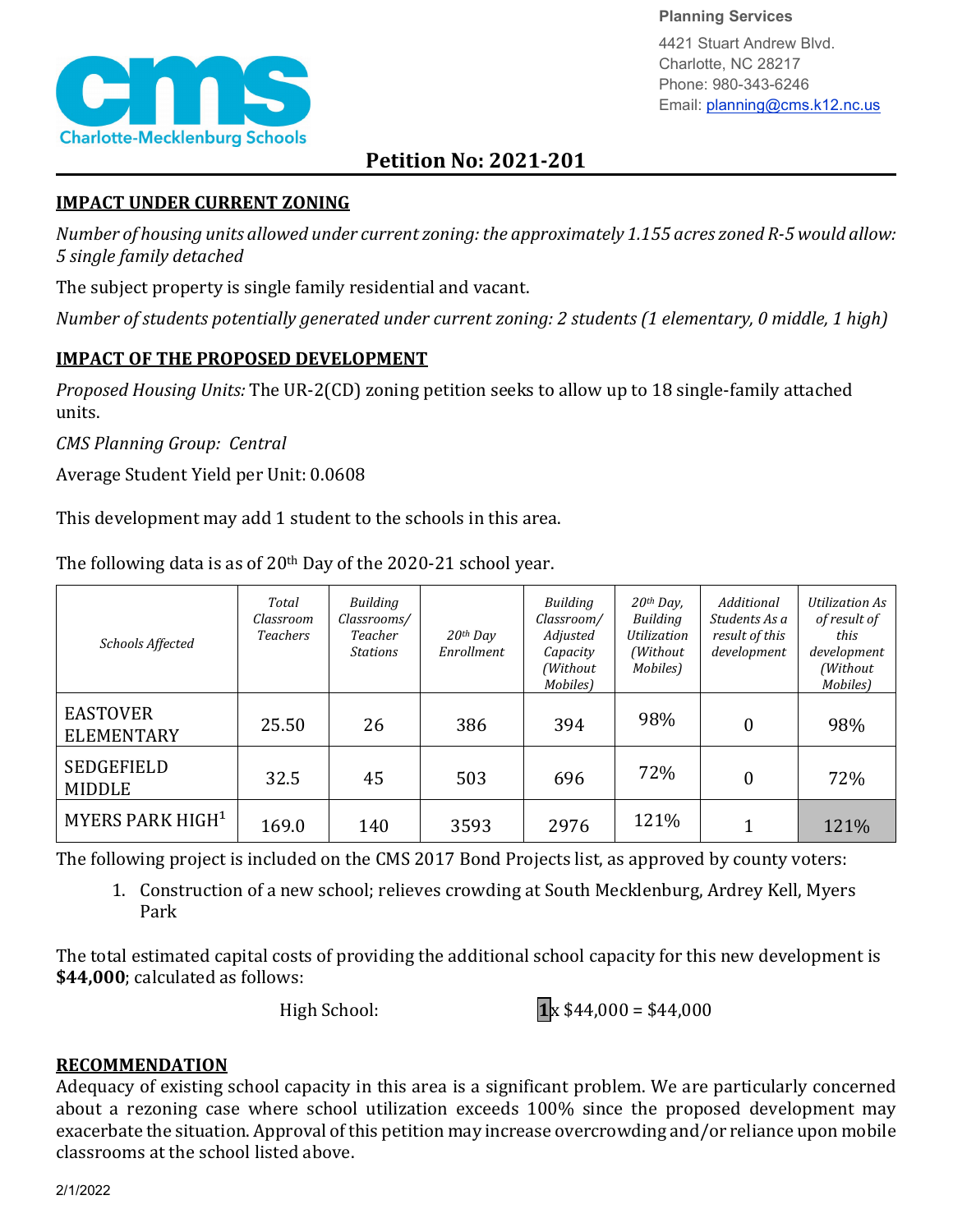

**Planning Services** 4421 Stuart Andrew Blvd. Charlotte, NC 28217 Phone: 980-343-6246 Email: planning@cms.k12.nc.us

Applicants are encouraged to contact us in advance of their project submittals to inform CMS of their prospective impacts and discuss mitigation alternatives.

In the Central Planning Group, the projected student impact from approved rezonings from December 2018 to November 2021 is 1339 students.

| <b>Planning</b> |                 | Projected        |                                               | <b>Approval</b> |
|-----------------|-----------------|------------------|-----------------------------------------------|-----------------|
| Group           | <b>Petition</b> | <b>Students</b>  | <b>Petitioner</b>                             | <b>Date</b>     |
| Central         | 2018-099        | 6                | Shea Homes                                    | 2018-12-17      |
| Central         | 2018-112        | $\mathbf{1}$     | Michael Loeb                                  | 2018-12-17      |
| Central         | 2018-111        | 9                | David Weekley Homes                           | 2019-01-22      |
| Central         | 2018-135        | $\overline{4}$   | <b>Woodlawn Station Holdings LLC</b>          | 2019-03-18      |
| Central         | 2018-097        | $\overline{4}$   | <b>Stamatis Tsilimos</b>                      | 2019-04-15      |
| Central         | 2018-149        | 20               | West End Investments, LLC                     | 2019-04-15      |
| Central         | 2018-137        | $\mathbf{1}$     | Lakewood Apartments LLC                       | 2019-05-20      |
| Central         | 2019-005        | 9                | <b>Ardent Acquisitions LLC</b>                | 2019-07-15      |
| Central         | 2018-163        | 9                | <b>Suncap Property Group LLC</b>              | 2019-09-16      |
| Central         | 2019-008        | $\overline{4}$   | CoHab LLC                                     | 2019-09-16      |
| Central         | 2019-053        | $\overline{5}$   | <b>Hopper Communities</b>                     | 2019-09-16      |
| Central         | 2019-058        | 17               | Housing Authority of the City of Charlotte NC | 2019-09-16      |
| Central         | 2019-076        | $\overline{4}$   | <b>Hopper Communities</b>                     | 2019-10-21      |
| Central         | 2018-150        | 30               | TDC Greenville, LLC                           | 2019-12-16      |
| Central         | 2019-098        | $\overline{2}$   | <b>Flagship Healthcare</b>                    | 2019-12-22      |
| Central         | 2019-112        | $\overline{1}$   | Mark Heisig                                   | 2019-12-25      |
| Central         | 2019-092        | 38               | Carolina Development Group NC, LLC            | 2020-01-21      |
| Central         | 2019-124        | 9                | Gvest Capital, LLC                            | 2020-01-21      |
| Central         | 2019-080        | 11               | Seahawk Partner Holdings, LLC                 | 2020-02-17      |
| Central         | 2019-138        | $\overline{2}$   | Roma Homes                                    | 2020-02-17      |
| Central         | 2019-069        | 7                | Harrison Tucker- CoHab, LLC                   | 2020-03-16      |
| Central         | 2019-159        | TBD              | Ed Zepsa                                      | 2020-03-16      |
| Central         | 2019-165        | <b>TBD</b>       | <b>Wood Partners</b>                          | 2020-03-16      |
| Central         | 2019-126        | $\overline{2}$   | Harrison Tucker                               | 2020-05-18      |
| Central         | 2019-156        | $\overline{2}$   | Parkwood Plaza, LLC                           | 2020-05-18      |
| Central         | 2019-178        | 11               | <b>DRB</b> Group                              | 2020-05-18      |
| Central         | 2020-036        | $\mathbf{1}$     | Charlotte Planning, Design & Development      | 2020-05-18      |
| Central         | 2019-114        | 111              | The Charlotte Mecklenburg Hospital Authority  | 2020-06-15      |
| Central         | 2020-003        | $\boldsymbol{0}$ | <b>Fairview Builders</b>                      | 2020-06-15      |
| Central         | 2020-029        | TBD              | JACO Acquisition                              | 2020-06-15      |
| Central         | 2019-146        | $\boldsymbol{0}$ | ALB Architecture, PA                          | 2020-07-20      |
| Central         | 2020-002        | $\boldsymbol{0}$ | The Drakeford Company                         | 2020-07-20      |
| Central         | 2020-004        | TBD              | <b>Boulevard Real Estate</b>                  | 2020-07-20      |
| Central         | 2020-006        | TBD              | JFW Realty, Inc & 501 Associates, LLC         | 2020-07-20      |
| Central         | 2020-016        | TBD              | Nolan Elanz                                   | 2020-07-20      |
| Central         | 2020-018        | 2                | <b>Hopper Communities</b>                     | 2020-07-20      |
| Central         | 2020-040        | $\overline{2}$   | <b>Alenky Signature Homes</b>                 | 2020-07-20      |
| Central         | 2020-050        | 23               | Charlotte-Mecklenburg Housing Partnership     | 2020-07-20      |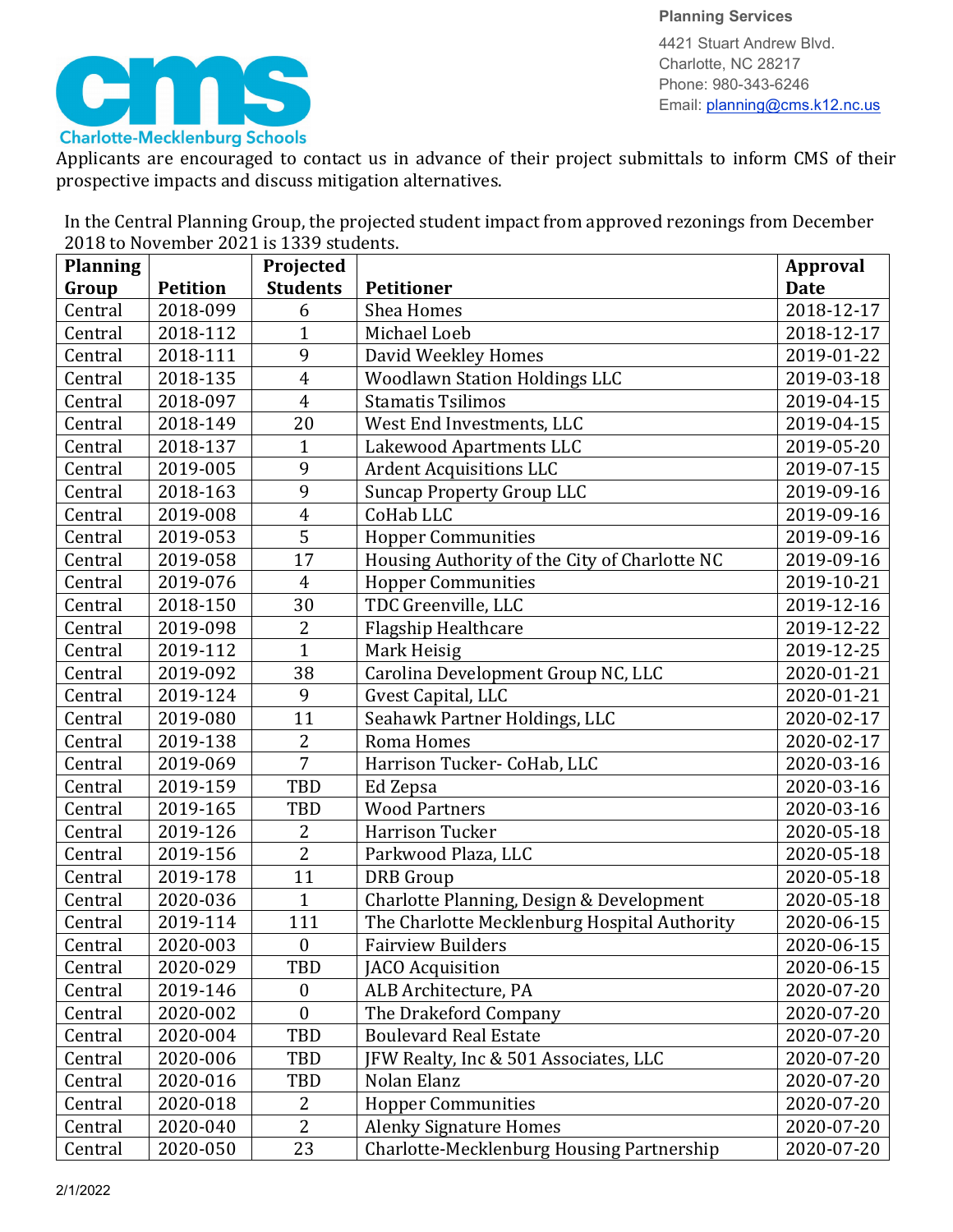#### **Planning Services**

4421 Stuart Andrew Blvd. Charlotte, NC 28217 Phone: 980-343-6246 Email: planning@cms.k12.nc.us



| Central | 2019-111 | <b>TBD</b>       | Hive Fitness, LLC                          | 2020-09-21 |
|---------|----------|------------------|--------------------------------------------|------------|
| Central | 2020-005 | $\overline{2}$   | Ronald Staley, Jr. of Verde Homes, LLC     | 2020-09-21 |
| Central | 2020-017 | 32               | <b>Aspen Heights Partners</b>              | 2020-09-21 |
| Central | 2020-022 | TBD              | <b>Boulevard Real Estate</b>               | 2020-09-21 |
| Central | 2020-034 | 44               | Jefferson Apartment Group                  | 2020-09-21 |
| Central | 2020-039 | $\mathbf{1}$     | Hinshaw Properties, LLC                    | 2020-09-21 |
| Central | 2020-054 | 7                | <b>TriPointe Homes</b>                     | 2020-09-21 |
| Central | 2020-061 | TBD              | White Point Partners, LLC                  | 2020-09-21 |
| Central | 2020-070 | 30               | Elmington Capital Group                    | 2020-09-21 |
| Central | 2019-167 | 20               | Grubb Management, LLC                      | 2020-10-19 |
| Central | 2020-059 | 70               | Hanover R.S. Limited Partnership           | 2020-10-19 |
| Central | 2020-067 | $\overline{2}$   | Terranova Group, LLC                       | 2020-10-19 |
| Central | 2020-072 | $\overline{2}$   | Freemore, LLC                              | 2020-10-19 |
| Central | 2020-089 | $\overline{4}$   | Pulte Group, Inc.                          | 2020-11-16 |
| Central | 2020-093 | TBD              | Griffman Investments, LLC                  | 2020-11-16 |
| Central | 2020-098 | <b>TBD</b>       | AHI 3100, LLC                              | 2020-11-16 |
| Central | 2020-101 | TBD              | White Point Paces Partners, LLC            | 2020-11-16 |
| Central | 2020-013 | 9                | Boulevard Real Estate Advisors, LLC        | 2020-12-21 |
| Central | 2020-042 | TBD              | <b>Boulevard Real Estate Advisors, LLC</b> | 2020-12-21 |
| Central | 2020-052 | 34               | Selwyn Property Group, Inc.                | 2020-12-21 |
| Central | 2020-076 | $\overline{4}$   | Green Bird Properties, LLC                 | 2020-12-21 |
| Central | 2020-090 | TBD              | Remount, LLC                               | 2020-12-21 |
| Central | 2020-113 | <b>TBD</b>       | <b>Catalyst Capital</b>                    | 2020-12-21 |
| Central | 2020-115 | <b>TBD</b>       | <b>Crosland Southeast</b>                  | 2020-12-21 |
| Central | 2020-124 | 4                | <b>Mission Properties</b>                  | 2020-12-21 |
| Central | 2020-105 | $\mathbf{1}$     | Matt Connolly- White Zombie, LLC           | 2021-01-19 |
| Central | 2020-107 | $\overline{2}$   | <b>Drakeford Communities</b>               | 2021-01-19 |
| Central | 2020-121 | $\overline{1}$   | James Doyle- Chamberlain Townhomes, LLC    | 2021-01-19 |
| Central | 2020-126 | TBD              | Carolina Capital Real Estate Partners      | 2021-01-19 |
| Central | 2020-129 | TBD              | Providence Group Capital, LLC              | 2021-01-19 |
| Central | 2020-131 | TBD              | John Nichols                               | 2021-01-19 |
| Central | 2020-138 | $\boldsymbol{0}$ | <b>Rosemary Burt</b>                       | 2021-01-19 |
| Central | 2020-140 | $\theta$         | RJS Properties, Inc.                       | 2021-01-19 |
| Central | 2020-149 | TBD              | <b>White Point Partners</b>                | 2021-01-19 |
| Central | 2020-127 | <b>TBD</b>       | <b>RAM Realty Advisors</b>                 | 2021-02-15 |
| Central | 2020-128 | $\boldsymbol{0}$ | MRL Holdings, LLC                          | 2021-02-15 |
| Central | 2020-151 | 55               | Range Water Real Estate                    | 2021-02-15 |
| Central | 2020-154 | TBD              | Carolina Urban Properties, LTD             | 2021-02-15 |
| Central | 2020-158 | 1                | <b>Revolve Residential</b>                 | 2021-02-15 |
| Central | 2020-169 | 16               | Charlotte-Mecklenburg Housing Partnership  | 2021-02-15 |
| Central | 2020-083 | $\mathbf{3}$     | The Keith Corporation                      | 2021-03-15 |
| Central | 2020-167 | $\overline{4}$   | <b>Hopper Communities</b>                  | 2021-03-15 |
| Central | 2020-170 | $\mathbf{1}$     | <b>Sree Properties</b>                     | 2021-03-15 |
| Central | 2020-174 | $\mathbf{1}$     | MOD CLT, LLC                               | 2021-03-15 |